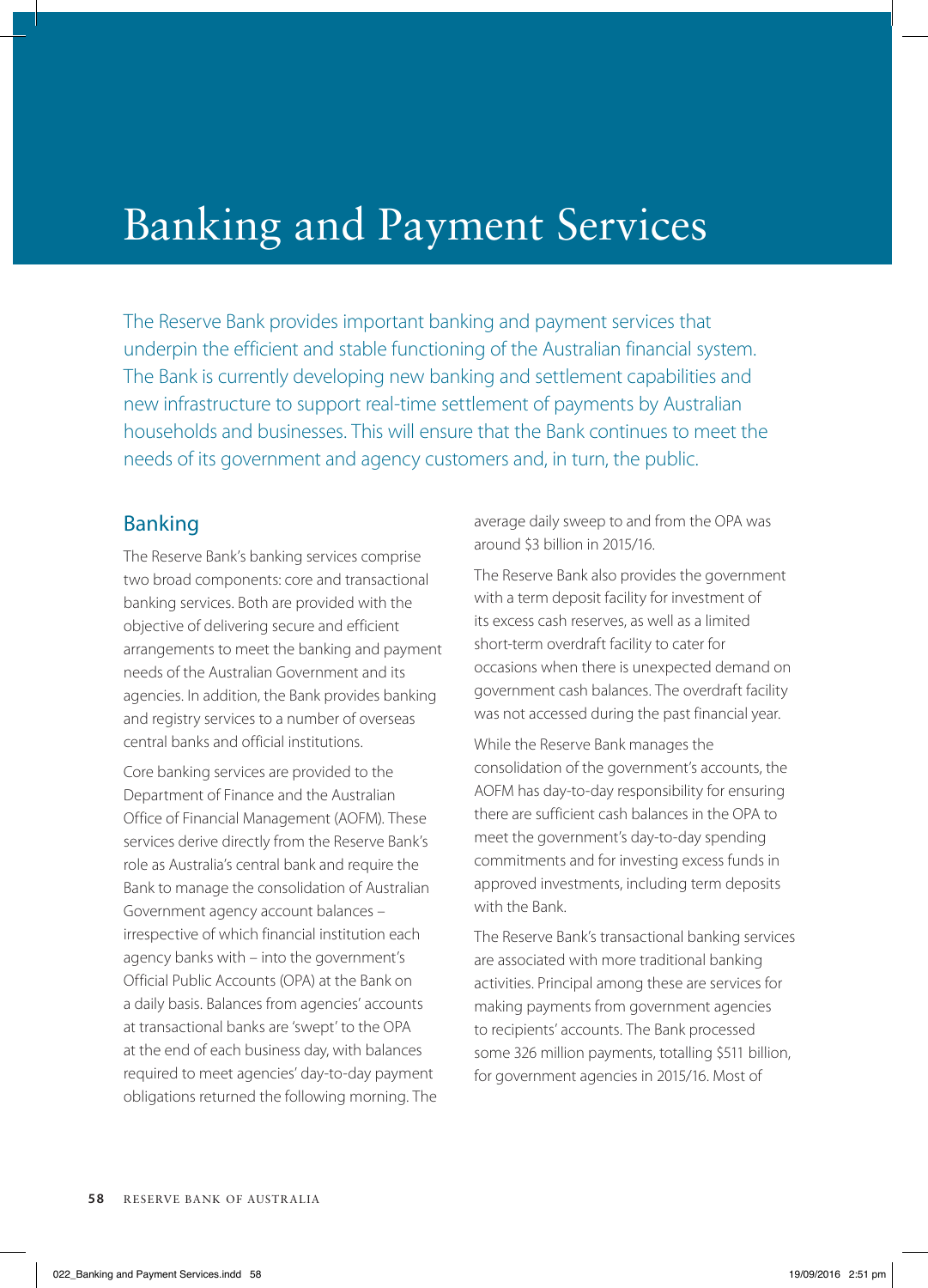

these were made via direct entry. The Australian Government also makes payments by eftpos, the real-time gross settlement (RTGS) system and cheque, though its use of cheques has fallen significantly in recent years. Cheques now make up less than 2 per cent of agency payments, compared with around 10 per cent 15 years ago. The decline reflects concerted action by agencies to reduce their use of paper-based transactions for which processing costs are higher and have steadily increased. In addition to payments, the Bank provides its government agency customers with access to a number of services through which they can collect funds, including Electronic Funds Transfer, BPAY, eftpos

## 326 million payments, totalling \$511 billion, were processed for government agencies in 2015/16

and card-based services via phone and online. The Bank processed 31 million collections-related transactions for the Australian Government in 2015/16, amounting to \$467 billion.

Transactional banking services have been a longstanding part of the Reserve Bank's responsibilities under the *Reserve Bank Act 1959*, which requires the Bank to provide these services to the Australian Government if so required. These services are offered in line with the Australian Government's competitive neutrality guidelines. To deliver the services, the Bank competes with commercial financial institutions, in many instances bidding for business at tenders conducted by the agencies themselves. The Bank must also cost and price the services separately from its other activities, including core banking services, and meet a prescribed minimum rate of return. Some 90 government agencies are transactional banking customers of the Bank. Pro forma business accounts for transactional banking are provided in this report, on page 127.

The Reserve Bank works closely with its transactional banking customers and with the Australian Government more generally to ensure that they have access to services that meet their needs and those of the public. In 2015/16, the Bank introduced a 'tokenisation' feature to enhance security for users of its online payments service, Government EasyPay. The feature allows the Bank's agency customers to offer a broader range of card payment services to entities using Government EasyPay without the need for agencies to store card-related information. For some services, the Bank combines its specialist knowledge of the government sector with specific services and products from commercial providers to meet the government's banking needs. The Bank will continue to make use of combined service arrangements with commercial providers as the government's banking needs evolve.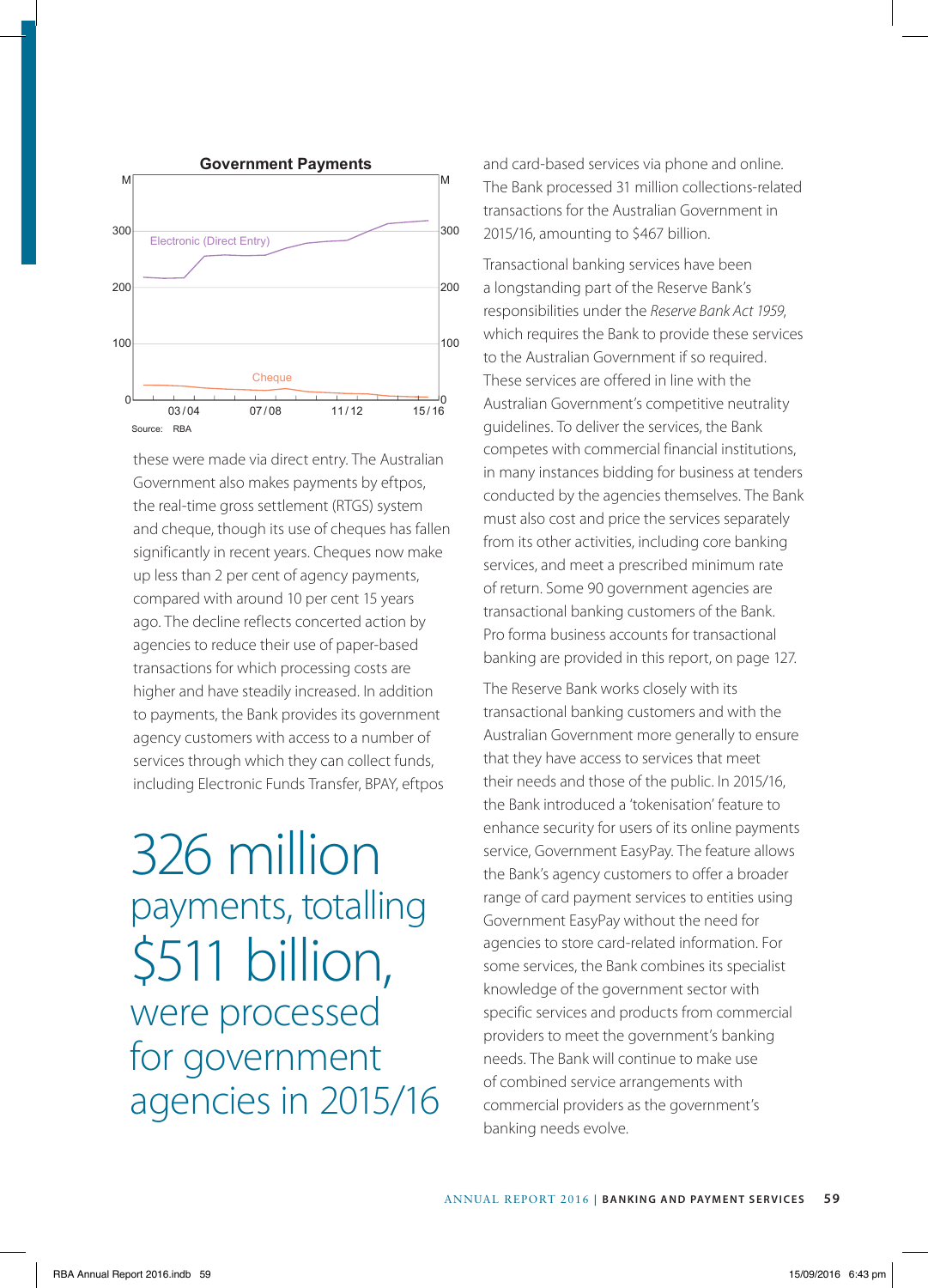Registry services are also provided by the Reserve Bank to supranational organisations issuing Australian dollar-denominated securities. Nine organisations currently use these services. The number has remained relatively steady over the past few years.

In common with other financial institutions, the Reserve Bank relies heavily on information and communications technology systems to deliver banking services to its customers. The Bank needs to upgrade and improve its systems over time to ensure that they continue to provide the highest levels of service, reliability and efficiency. Annual reports for the past few years have noted that the Bank is undertaking a significant program of work to upgrade its banking systems, moving them to a more user-friendly programming language and architecture and re-engineering a number of related business processes. Further milestones in the program were achieved during 2015/16. In particular, an upgrade of the system by which the Bank processes the government's international payments was completed in October 2015, while the second of three services by which the Bank processes payments to its agency customers was completed in May 2016. Work also began in late 2015 to select a third-party provider to replace the Bank's system for maintaining customers' accounts. Initial stages of this work are expected to be completed during 2016/17, with the new account maintenance system scheduled to be fully operational by late 2018.

During 2015/16, the Reserve Bank also continued its contribution to developing the payments industry's New Payments Platform (NPP), which will enable payments to be exchanged on a 24/7 basis in near real time together with more complete remittance information. Also, as part of this contribution, work is under way within the Bank to implement a system to process

The New Payments Platform will enable payments to be exchanged on a 24/7 basis in near real time

government-related transactions across the new platform. The Bank expects to make an NPP service available to its agency customers from the payments industry's scheduled go-live date in the second half of 2017. In common with the program to upgrade the Bank's banking systems, the work in the Bank is being overseen by a Steering Committee comprising senior staff. Further information on the NPP is available below in the section on Settlement Services.

After-tax earnings from the Reserve Bank's transactional banking services were \$6 million in 2015/16, \$0.5 million higher than in the previous year. The increase was largely due to increased transactions through the Bank's online collection services. This was tempered slightly by higher costs associated with systems development and service improvements.

## Settlement Services

The Reserve Bank Information and Transfer System (RITS) is Australia's high-value payments system, which settles payment obligations across Exchange Settlement Accounts (ESAs) held at the Bank. RITS provides the irrevocable settlement of transactions in real time using central bank money and constitutes a critical part of Australia's financial system. At the end of June 2016,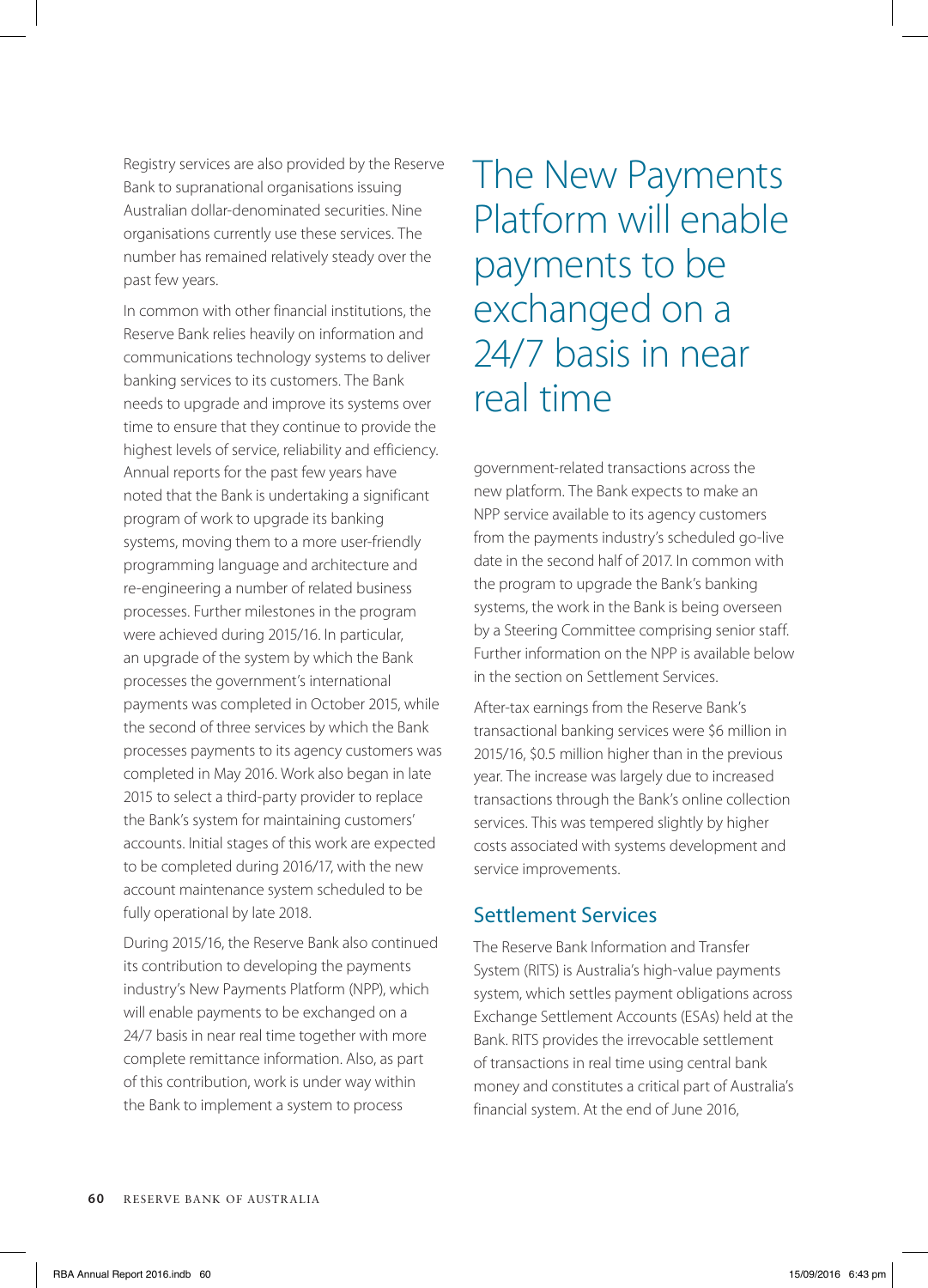there were 170 RITS members, of which 60 were directly operating an ESA for settling payment obligations. It is mandatory for all Australian banks to hold an ESA. ESAs must also be operated by institutions that reach certain transaction thresholds. Certain financial market infrastructure entities deemed systemically important are also required to hold an ESA.

Most RITS transactions are settled individually on a RTGS basis, removing the settlement risk inherent with deferred settlement. Transactions settled in real time include high-value customer, corporate and institutional payments, wholesale debt securities transactions and foreign exchange transactions. On average, 45 000 RTGS transactions, worth \$167 billion, were settled each day in 2015/16 using the system. RTGS volumes have been trending upwards over the past several years, but growth slowed somewhat in 2015/16. During the same time period there was little change in RTGS values.

RITS also settles some payments on a net deferred basis. This allows for more efficient use of liquidity because transactions between ESA holders can be netted, but it can also introduce some degree of settlement risk. Payment obligations arising from cheques and some retail cards are settled on a multilateral net basis at around 9.00 am on the day following clearing. Most obligations arising from direct entry payments settle shortly after official industry clearing exchange times, in five multilaterally netted batches each day. During 2015/16, the average daily value of all net retail obligations settled in these six multilateral batches was \$7.7 billion, corresponding to gross underlying transactions worth more than \$23 billion.

There are three additional arrangements for settling batches of payments netted outside RITS. One of these arrangements is the daily CHESS batch, managed by ASX Settlement



Pty Limited, which provides for the settlement of obligations arising from equity market transactions. In 2015/16, the average daily CHESS batch settlement value was \$1.0 billion. A second arrangement provides for the settlement of obligations arising from domestic MasterCard transactions. MasterCard International has been a Batch Administrator since late 2014, with the daily value of its multilaterally netted batches averaging \$488 million in 2015/16.

The third batch feeder arrangement in RITS is operated by Property Exchange Australia Limited (PEXA). Commencing in late 2014, this arrangement is part of a national electronic conveyancing system and provides for settlement of interbank cash payments related to some property transactions. Since going live in November 2014, gross settlement value in the PEXA batch has recorded a 26 per cent compound monthly growth rate, with average daily values tripling during 2015/16. More than \$33 billion of transactions have now been settled through this facility, with the average daily value of transactions increasing to \$197 million in June 2016.

The program to develop the NPP is a significant collaborative undertaking by payments service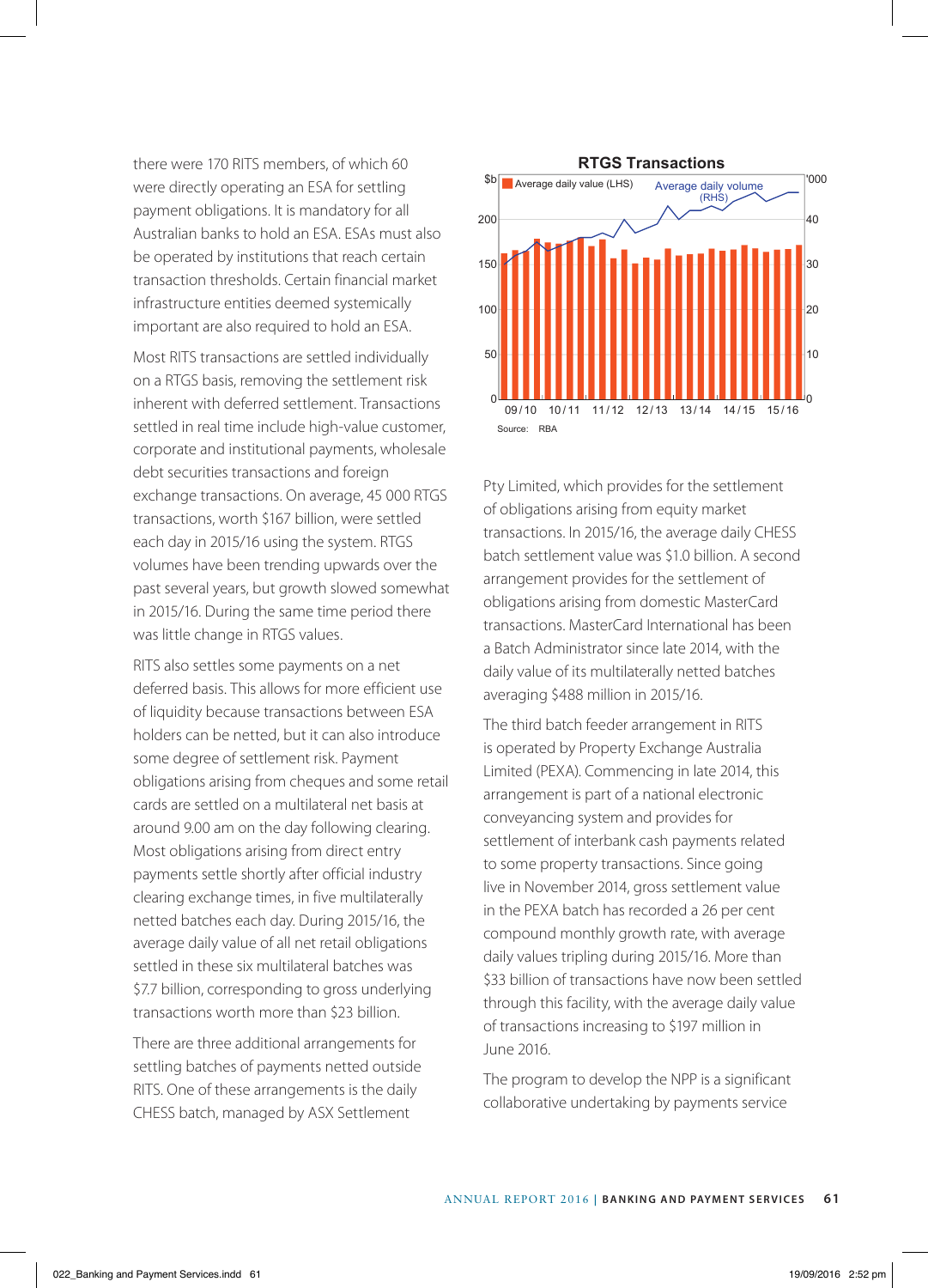

The foyer of the Head Office building in Sydney, viewed from the banking chamber, with Bim Hilder's 'wall enrichment' sculpture on the right

providers, which is expected to be completed towards the end of 2017. The NPP will allow authorised deposit-taking institutions to send real-time, data-rich payments on a 24/7 basis for households, businesses and government agencies. It will also provide more user-friendly ways to address payments, for example through the use of mobile phone numbers and email addresses. The Reserve Bank is actively participating in the broader NPP program and is also building the RITS Fast Settlement Service (FSS), which will settle NPP payments individually in real time. The FSS has been designed for high performance and high availability. Payments settled through the FSS will be final and irrevocable, enabling financial institutions to provide for immediate funds availability to customers without incurring credit risk.

RITS is a systemically important part of the Australian financial system and as such is designed to be a highly resilient system,

with critical infrastructure duplicated in two geographically separate sites. RITS is benchmarked against internationally agreed standards and the resilience of its infrastructure is assessed annually against the *Principles for Financial Market Infrastructures* (PFMI) developed by the Committee on Payments and Market Infrastructures (CPMI) and the Technical Committee of the International Organization of Securities Commissions (IOSCO). The 2015 PFMI assessment by the Reserve Bank concluded that RITS adhered to all relevant principles and noted the Bank's ongoing program of work to strengthen further the security and resilience of RITS.<sup>1</sup> This work program includes reviews of existing security controls, recovery options and the payments contingency arrangements that could be used if RITS was unavailable for an extended period. The Bank will continue its work

<sup>1</sup> For further detail, see Reserve Bank of Australia (2015), '2015 Assessment of the Reserve Bank Information and Transfer System', November.